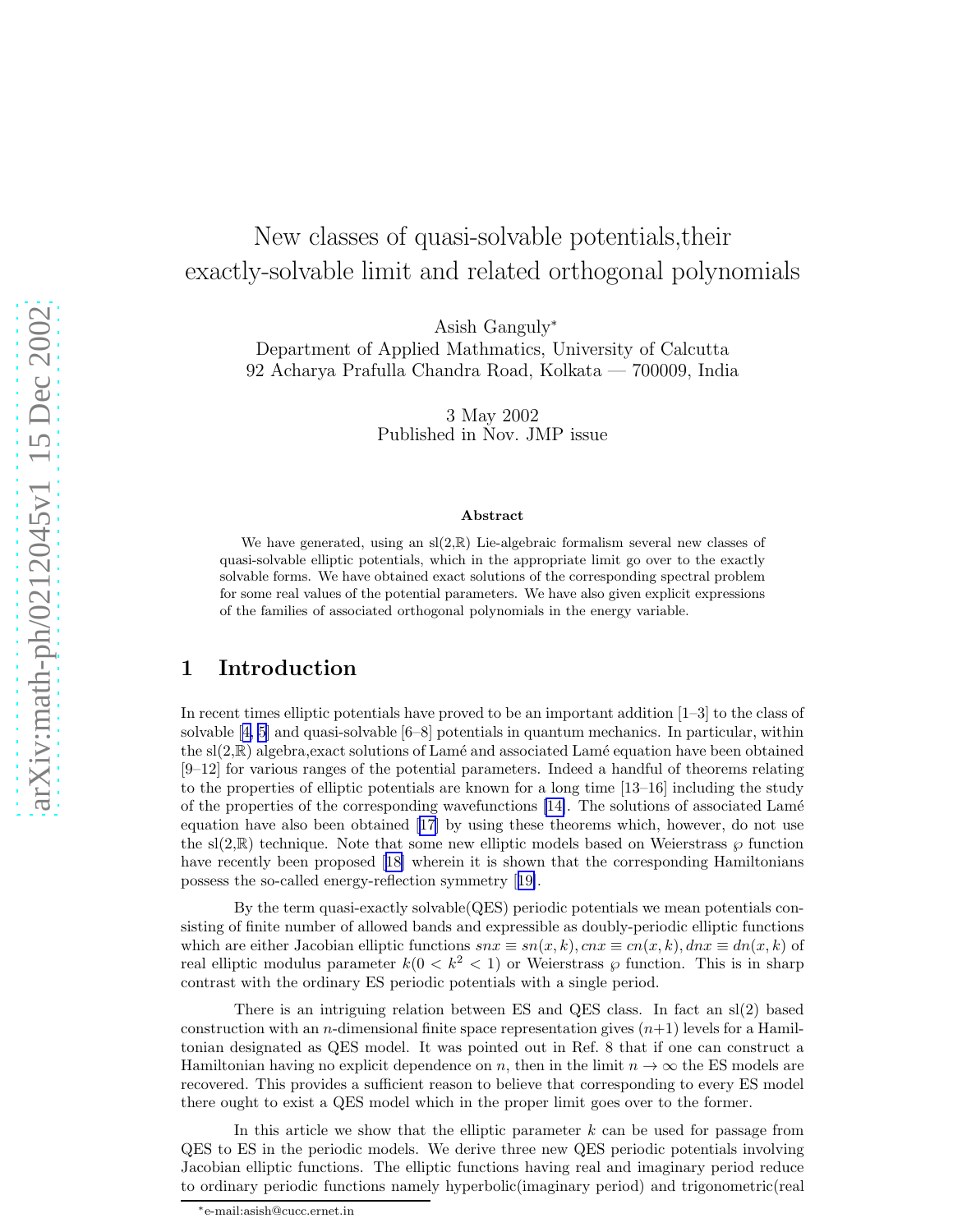period) functions as the modulus parameter  $k$  goes to 1 and 0. We exploit this interesting property of elliptic functions to show that our QES models are connected with some well known ES periodic class. Note that we do not intend to take the limit  $n \to \infty$  and as such we cannot expect to recover the whole spectrum for ES models. Rather we show that the limit  $k \to 1$  and 0 correctly map the few lower states of the QES and ES periodic potentials.

The plan of this article is as follows. In Sec. 2 we briefly review the basics of the  $sl(2,\mathbb{R})$  Lie-algebraic formalism and generate Type I, Type II and Type III models within this framework. The method of construction of the related orthogonal polynomials is also sketched here. Specific examples are constructed in Sec. 3 for each of them based on some real values of the potential parameters. In Sec. 4 we systematically analyze the ES-limit of our results to show how this limit can reproduce the ES results. Finally we present our conclusions in Sec. 5.

# 2 New QES potentials from  $sl(2,\mathbb{R})$  and related orthogonal polynomials

To start with, let us adopt the following differential realization of the  $sl(2,\mathbb{R})$  generators

$$
T^{+} = \xi^{2} \partial_{\xi} - n\xi, \quad T^{0} = \xi \partial_{\xi} - \frac{1}{2}n, \quad T^{-} = \partial_{\xi}, \tag{2.1}
$$

obeying commutation relations

$$
[T^+, T^-] = -2T^0, \qquad [T^0, T^{\pm}] = \pm T^{\pm}, \tag{2.2}
$$

where  $n$  is a non-negative integer. The gauged Hamiltonian is taken as the standard homogeneous quadratic combination of  $sl(2,\mathbb{R})$  generators along with linear terms:

$$
H_G = -C_{++}T^{+^2} - C_{00}T^{0^2} - C_{--}T^{-^2} - C_{+}T^{+} - C_{0}T^{0} - C_{-}T^{-} - d,
$$
\n(2. 3)

where  $C_{ii}$ ,  $C_j$  (i,  $j = 0, \pm$ ) are numerical parameters and d is a suitably chosen constant taken as function of  $C_j$ . Note that d plays the role of an overall shift in the energy scale. This psudo degree of freedom allows us to obtain QES models in the desired form.

Substitution of (2.1) into (2.3) yields

$$
H_G(\xi) = -(C_{++}\xi^4 + C_{00}\xi^2 + C_{--})\partial_{\xi}^2 - [2(1-n)C_{++}\xi^3 + C_{+}\xi^2 + \{(1-n)C_{00} + C_0\}\xi + C_{-}] \partial_{\xi} - [n(n-1)C_{++}\xi^2 - nC_{+}\xi + \frac{n^2}{4}C_{00} - \frac{n}{2}C_0 + d],
$$
 (2. 4)

which after a coordinate transformation

$$
x(\xi) = \int^{\xi} d\tau / \sqrt{C_{++} \tau^4 + C_{00} \tau^2 + C_{--}},
$$
\n(2. 5)

converts  $H_G$  into the form

$$
H_G(x) = -\partial_x^2 + \frac{2nC_{++}\xi^3(x) - C_{+}\xi^2(x) + (nC_{00} - C_0)\xi(x) - C_{-}}{\sqrt{C_{++}\xi^4(x) + C_{00}\xi^2(x) + C_{--}}} \partial_x
$$
  
- 
$$
[n(n-1)C_{++}\xi^2(x) - nC_{+}\xi(x) + \frac{n^2}{4}C_{00} - \frac{n}{2}C_0 + d],
$$
 (2. 6)

where  $\xi = \xi(x)$  is determined by (2.5).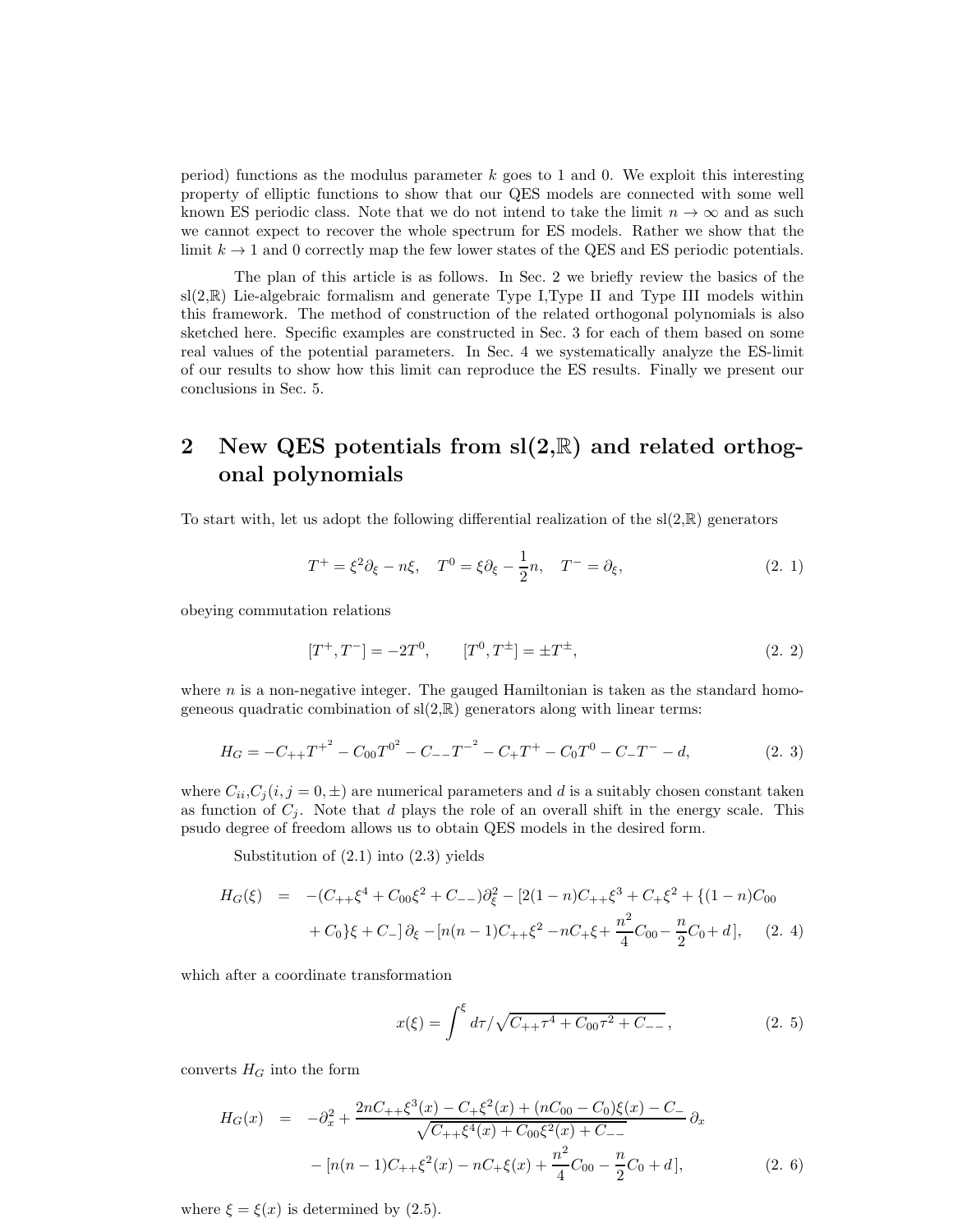Let us now consider the Schrödinger equation with the potential  $V(x)$ 

$$
H(x)\psi(x) \equiv [-\partial_x^2 + V(x)]\psi(x) = E\psi(x)
$$
\n(2. 7)

Writing  $\psi(x)$  in the form

$$
\psi(x) = \mu(x)\chi(x),\tag{2.8}
$$

we obtain

$$
H_G(x)\chi(x) \equiv [-\partial_x^2 - 2(\frac{\mu'}{\mu})\partial_x - (\frac{\mu'}{\mu})^2 - (\frac{\mu'}{\mu})' + V]\chi(x) = E\chi(x). \tag{2.9}
$$

Comparing (2.6) and (2.9) we find for the potential  $V(x)$  and the gauge factor  $\mu(x)$ the following relationships

$$
V(x) = \left(\frac{\mu'}{\mu}\right)^2 + \left(\frac{\mu'}{\mu}\right)' - \left[n(n-1)C_{++}\xi^2 - nC_{+}\xi + \frac{n^2}{4}C_{00} - \frac{n}{2}C_0 + d\right],
$$
 (2. 10)

$$
\mu(x) = [C_{++}\xi^4 + C_{00}\xi^2 + C_{--}]^{-\frac{n}{4}} \exp\left[\int^{\xi} \frac{C_{+}\tau^2 + C_0\tau + C_{-}}{2(C_{++}\tau^4 + C_{00}\tau^2 + C_{--})}d\tau\right].
$$
 (2. 11)

Note that the choice of numerical parameters  $C_{ii}$  must be such that equation (2.5) may be invertible in terms of  $\xi = \xi(x)$ . For our purpose  $\xi(x)$  needs to be expressed in terms of Jacobian elliptic functions. In Ref. 12 we gave an almost exhaustive list of the choice of  $C_{ii}$  leading to various new classes of elliptic potentials. Here we consider the following three types of combinations of parameters namely

Type I : 
$$
C_{++} = -k^2
$$
  $C_{00} = 2k^2 - 1$   $C_{--} = k^2$ , (2. 12)

Type II: 
$$
C_{++} = k^2
$$
  $C_{00} = -(1 + k^2)$   $C_{--} = 1,$  
$$
(2. 13)
$$

Type III : 
$$
C_{++} = k^2
$$
  $C_{00} = 1 + k^2$   $C_{--} = 1,$  
$$
(2. 14)
$$

where  $k^2 \in (0,1)$  and  $k'^2 = 1 - k^2$ . Each of the above types defines different coordinate transformations through (2.5). These give respectively  $\xi = -cnx, -cnx/dnx$  and snx/cnx for the three types mentioned above.

In this way we are then led to the following new classes of elliptic potentials:

Type I: 
$$
V(x) = [B^2 + A(A+1)] \frac{dn^2x}{sn^2x} - 2B(A+\frac{1}{2}) \frac{cnx}{sn^2x}, \quad x \in (0, 2K)
$$
 (2. 15)

Type II: 
$$
V(x) = B(B+1)\frac{dn^2x}{sn^2x} - A(A+1)dn^2x
$$
,  $x \in (0, 2K)$  (2. 16)

Type III : 
$$
V(x) = [B^2 - A(A+1)]k^2cn^2x + 2Bk^2(A + \frac{1}{2})snxcnx, x \in (-\infty, \infty)
$$
 (2. 17)

where  $K = \int_0^{\pi/2} d\alpha/\sqrt{1 - k^2 \sin^2 \alpha}$  is the complete elliptic integral of 1st kind. Note that in  $(2.15)-(2.17)$  the potential parameters  $A, B \in \mathbb{R}$  and the choices of  $C_j$  and the spin parameter  $n$  in (2.10) in terms of  $A, B$  are given in Table 1.

The constant d is chosen as

Type I: 
$$
d = \frac{C_0}{4} \{C_0 - 4k'^2(n+1)\} + \frac{C_+}{2k^2} (k^2 C_- - k'^2 C_+) + \frac{n(n+2)}{2} k'^2
$$
 (2. 18)

Type II : 
$$
d = \left(\frac{C_+}{2k}\right)^2 - \frac{C_0}{2}(n+1) + \frac{n(n+2)}{4}(1+k^2)
$$
 (2. 19)

Type III : 
$$
d = \frac{1}{4} [(\frac{C_+}{k'})^2 - n(n+2)(2-k^2) - 2C_0(n+1)]
$$
 (2. 20)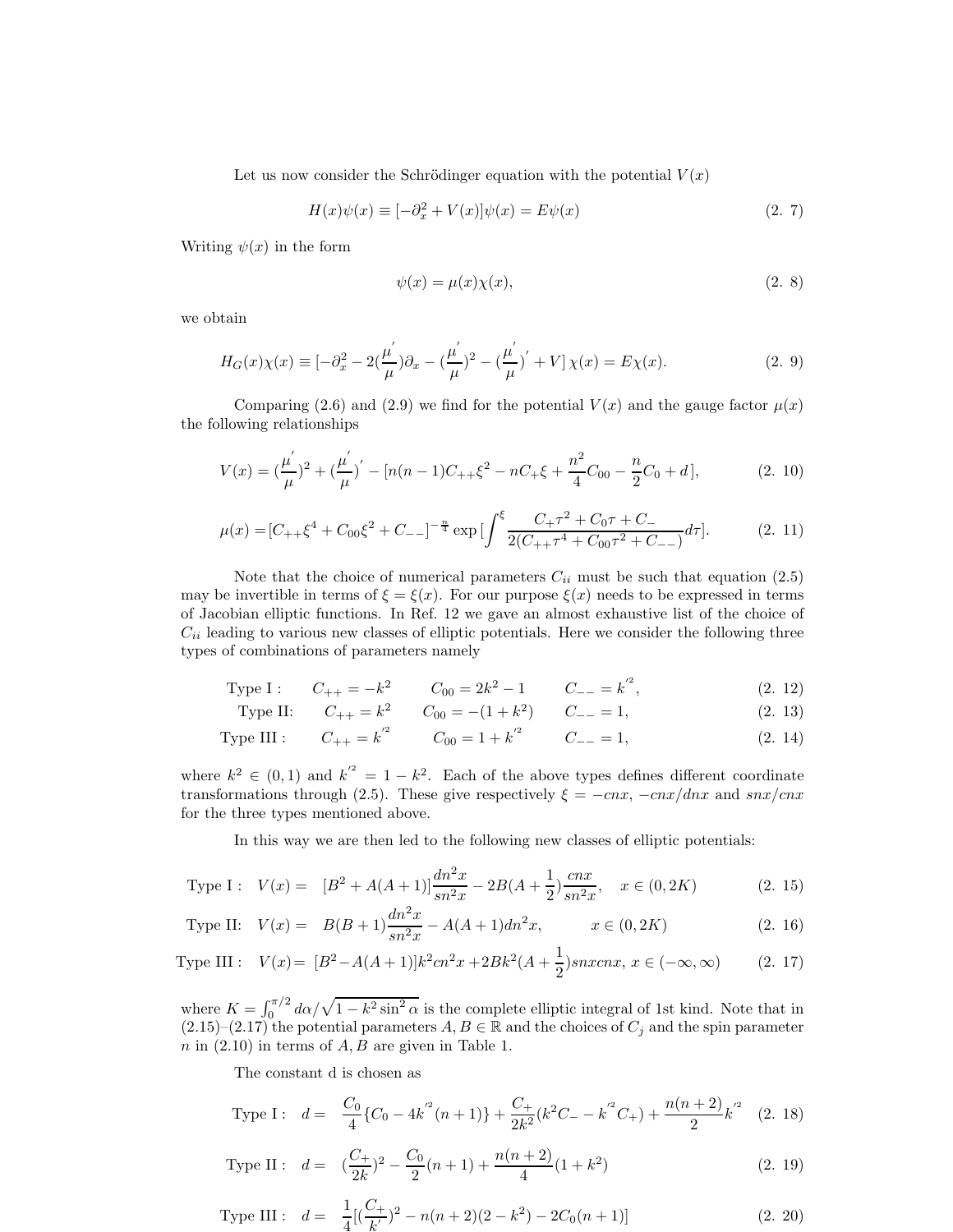| Type         | Solution |                   |                                    |                             |                        | Restrictions                                          |
|--------------|----------|-------------------|------------------------------------|-----------------------------|------------------------|-------------------------------------------------------|
| name         | no.      | $\boldsymbol{n}$  | $C_{+}$                            | $C_{-}$                     | $C_0$                  | on $A, B$                                             |
| $\mathbf{I}$ | 1.1      | A                 | $2k^2B$                            | $2k^{\prime2}B$             | $\boldsymbol{A}$       | $A \in \mathbb{N} - 1, B \in \mathbb{R}$              |
|              | 1.2      | $A-1$             | $2k^2B$                            | $2k^{\prime2}B$             | $A+1$                  | $A \in \mathbb{N}, B \in \mathbb{R}$                  |
|              | 1.3      | $B-1$             | $2k^2(A+\frac{1}{2})-ikk^{\prime}$ | $2k^2(A+\frac{1}{2})+ikk^2$ | $\boldsymbol{B}$       | $A \in \mathbb{R}, B \in \mathbb{N}$                  |
|              | 1.4      | $A - \frac{1}{2}$ | $2k^2B - ikk^{\prime}$             | $2k^2B+i\overline{k}k^2$    | $A + \frac{1}{2}$      | $A\in\mathbb{N}-\frac{1}{2}, B\in\mathbb{R}$          |
|              | $1.5\,$  | $B - \frac{1}{2}$ | $2k^2(A+\frac{1}{2})$              | $2k^2(A+\frac{1}{2})$       | $B - \frac{1}{2}$      | $A \in \mathbb{R}, B \in \mathbb{N} - \frac{1}{2}$    |
|              | $1.6\,$  | $B - \frac{3}{2}$ | $2k^2(A+\frac{1}{2})$              | $2k^2(A+\frac{1}{2})$       | $B + \frac{1}{2}$      | $A \in \mathbb{R}, B \in \mathbb{N} + \frac{1}{2}$    |
| П            | 2.1      | $A - \frac{1}{2}$ | $-2k^2(B+\frac{1}{2})$             | $2(B+\frac{1}{2})$          | $-k'^2(A+\frac{1}{2})$ | $A \in \mathbb{N} - \frac{1}{2}, B \in \mathbb{R}$    |
|              | 2.2      | $A - \frac{1}{2}$ | $2k^2(B+\frac{1}{2})$              | $-2(B+\frac{1}{2})$         | $-k'^2(A+\frac{1}{2})$ | $A \in \mathbb{N} - \frac{1}{2}, B \in \mathbb{R}$    |
| Ш            | 3.1      | $\overline{A}$    | $-2k$ <sup><math>B</math></sup>    | $-2B$                       | $-Ak^2$                | $A \in \mathbb{N} - 1, B \in \mathbb{R}$              |
|              | 3.2      | $A-1$             | $-2k^{\prime 2}B$                  | $-2B$                       | $-(A+1)k^2$            | $A \in \mathbb{N}, B \in \mathbb{R}$                  |
|              | 3.3      | $A - \frac{1}{2}$ | $-2k^{\prime 2}B+i k^{\prime}$     | $-2B + ik'$                 | $-(A+\frac{1}{2})k^2$  | $A\!\in\!\mathbb{N}\!-\frac{1}{2},B\!\in\!\mathbb{R}$ |

Table 1: Different algebraizations for Type I–III potentials are given. Last column gives restrictions on potential parameters to keep  $n$  to a non-negative integer

Note that while the Type III potential is defined over the entire  $x$ -axis, Type I and Type II potentials are singular at  $x = 0, 2K$  and so defined over an open domain  $(0, 2K)$ . It follows from the oscillation theorem that we need to find the periodic solutions [of period  $4K$ (or 8K)] for  $4K$ -periodic potential of Type I and periodic solutions [of period  $2K$ (or  $4K$ )] for 2K-periodic potentials of Type II and Type III at  $E = E_j$ . The monotonic increasing sequence  ${E_j}$ , where  $E_0 < E_1 \le E_2 < E_3 \le E_4 \cdots$ , gives the characteristic values of the energy parameter.

Following the analysis made in[[12\]](#page-13-0) we can find the effective combinations of the potential parameters  $A, B$ . We see that the Type I and Type III potentials are invariant under the translation  $A, B \rightarrow A', B'$  where  $A' = -A - 1, B' = -B$  and Type II potential is invariant under  $A, B \rightarrow A', B'$  where  $A' = -A-1, B' = -B-1$ . Further due to the periodic relations  $sn(x + 2K) = -snx$ ,  $cn(x + 2K) = -cnx$ ,  $dn(x + 2K) = dnx$ , it results that the effective regions in the A-B plane for Type I–III models are bounded by the constraints  $A \ge -1/2, B \ge 0; A, B \ge -1/2$  and  $A \ge -1/2, B \in \mathbb{R}$  respectively. It may be pointed out that the eigenstates and spectra of Type I potential for  $B < 0$  can be obtained from those for  $B > 0$  under the coordinate translation  $x \to x + 2K$ .

Before concluding this section let us briefly describe the method of construction of families of orthogonal polynomials[[12, 20](#page-13-0), [21\]](#page-13-0) generated by the eigenstates of a QES Hamiltonian. Let us consider a gauged eigenvalue equation

$$
H_G(\xi)\chi(\xi) = E\chi(\xi) \tag{2.21}
$$

where we identify  $\chi(\xi(x)) \equiv \chi(x)$  as given in (2.8). We now expand the gauged eigenfunction  $\chi(\xi)$  in the form

$$
\chi(\xi) = (\frac{\xi_2 - \xi}{\xi_1 - \xi_2})^n \sum_{j=0}^{\infty} \frac{P_j(E)}{j!} (\frac{\xi_1 - \xi}{\xi_2 - \xi})^j
$$
(2. 22)

where  $\xi_1, \xi_2$  are two distinct roots of the coeffecient of  $\partial_{\xi}^2$  in (2.4). Now a suitable choice of  $\xi_1, \xi_2$  (note that  $\xi_1, \xi_2$  can be chosen in six ways) gives us a three-term recursion relation satisfied by  $\{P_i(E)\}\$ 

$$
-[(2j - n + 1)\hat{C}_{0-} + \hat{C}_{-}]P_{j+1} = [E + d_1 + \hat{C}_0(j - \frac{n}{2}) + \hat{C}_{00}(j - \frac{n}{2})^2]P_j
$$
  
+  $j(j - 1 - n)[(2j - n - 1)\hat{C}_{+0} + \hat{C}_{+}]P_{j-1},$   
( $j \ge 0$ ), (2. 23)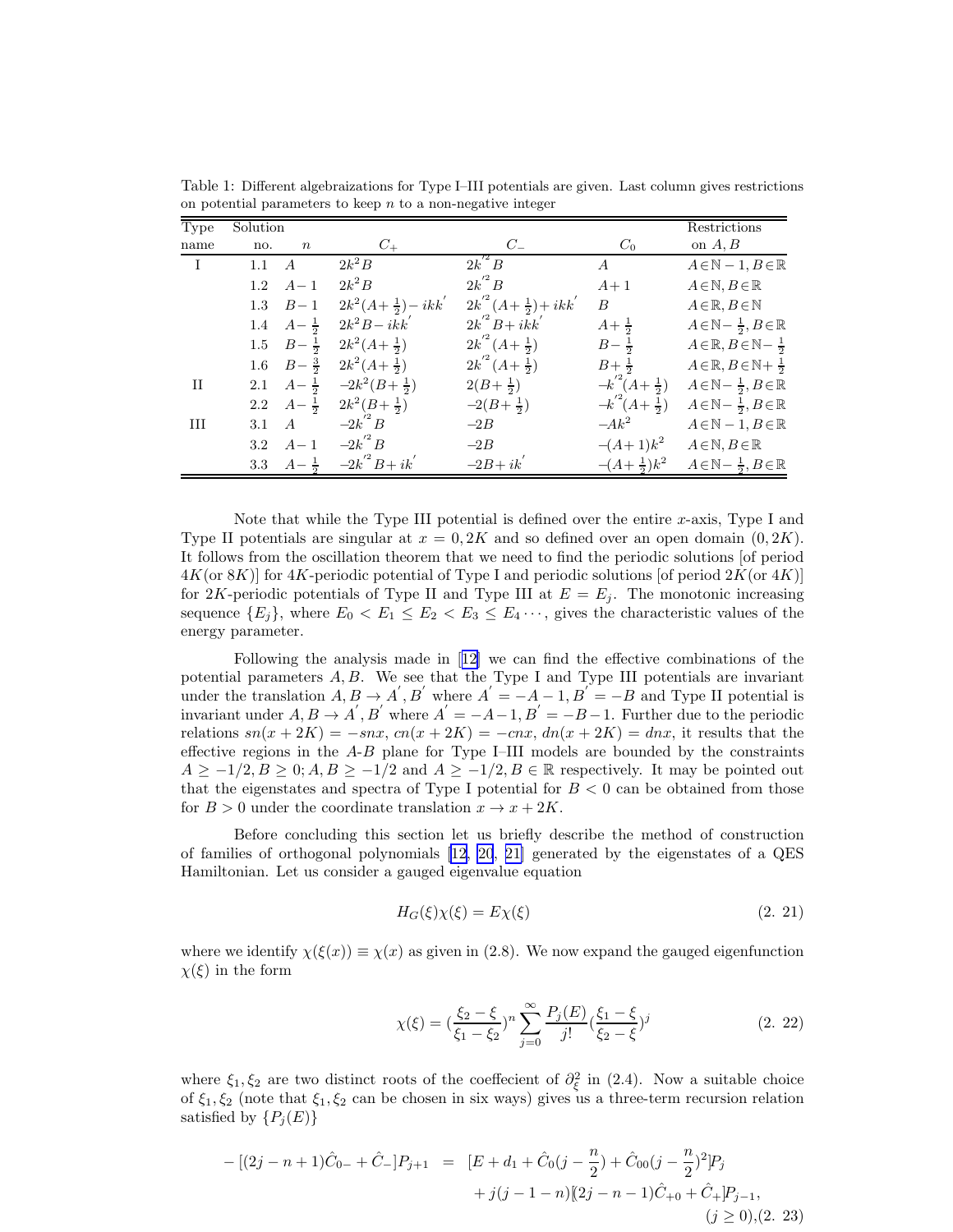where  $\hat{C}_{ij}$  are determined from the relations

$$
\hat{C}_{+0} = -\frac{1}{(\xi_1 - \xi_2)^2} [2\xi_1 \xi_2^3 C_{++} + \xi_2 (\xi_1 + \xi_2) C_{00} + 2C_{--}],
$$
\n
$$
\hat{C}_{00} = \frac{1}{(\xi_1 - \xi_2)^2} [6\xi_1^2 \xi_2^2 C_{++} + (\xi_1^2 + \xi_2^2 + 4\xi_1 \xi_2) C_{00} + 6C_{--}],
$$
\n
$$
\hat{C}_{0-} = -\frac{1}{(\xi_1 - \xi_2)^2} [2\xi_1^3 \xi_2 C_{++} + \xi_1 (\xi_1 + \xi_2) C_{00} + 2C_{--}],
$$
\n(2. 24)

and  $\hat{C}_j, d_1$  are given by

$$
\hat{C}_{+} = \frac{1}{\xi_{1} - \xi_{2}} [\xi_{2}^{2} C_{+} + \xi_{2} C_{0} + C_{-}],
$$
\n
$$
\hat{C}_{0} = -\frac{1}{\xi_{1} - \xi_{2}} [2\xi_{1}\xi_{2} C_{+} + (\xi_{1} + \xi_{2}) C_{0} + 2C_{-}],
$$
\n
$$
\hat{C}_{-} = \frac{1}{\xi_{1} - \xi_{2}} [\xi_{1}^{2} C_{+} + \xi_{1} C_{0} + C_{-}],
$$
\n
$$
d_{1} = d + \frac{n(n+2)}{12} (C_{00} - C_{00}).
$$
\n(2. 25)

From equation (2.23)–(2.25) it transpires that the eigenstates of Type I–III Hamiltonians generate,in general, different orthogonal family of polynomials in the energy variable corresponding to each algebraization of Table 1 provided

$$
(2j - n + 1)\hat{C}_{0-} + \hat{C}_{-} \neq 0, \qquad \forall j \ge 0 \tag{2.26}
$$

The family  $\{P_j(\mathbf{E})\}$  can be expressed in terms of monic polynomials  $\{\tilde{P}_j(\mathbf{E})\}$  satisfying the recurrence relation

$$
\tilde{P}_{j+1} = (E - \lambda_j)\tilde{P}_j - \rho_j \tilde{P}_{j-1}, \qquad (2.27)
$$

$$
\tilde{P}_j = \omega_j P_j, \qquad j \ge 0,
$$
\n
$$
(2. 28)
$$

where  $\tilde{P}_{-1} = P_1 \equiv 0$  and  $\tilde{P}_0 = P_0 \equiv 1$ . It is now straightforward to write down the expression of eigenfunctions from (2.8) and (2.22). It follows from equation (2.23) that  $\rho_0 = 0$  and  $\rho_{n+1} = 0$ ; so the infinite power series expansion in (2.22) truncates after the  $(n+1)$ -th term since the coeffecients  $P_j(E_i)$  vanishes for  $j > n$ , where  $E_i$   $(i = 0, 1, ..., n)$  are the zeros of the critical polynomial  $\tilde{P}_{n+1}(E)$ . This points to the fact that Type I–Type III potentials belong to QES class having  $(n + 1)$  levels for each algebraization. The final expression of the band-edge eigenfunctions may be written in the form

$$
\psi_{E_i}(x) = \mu(x)(\xi(x) - \xi_2)^n \sum_{j=0}^n \frac{P_j(E_i)}{j!} \left(\frac{\xi(x) - \xi_1}{\xi(x) - \xi_2}\right)^j, \quad (i = 0, 1, \dots, n), \tag{2.29}
$$

where  $\mu(x)$  is determined from (2.11) for each of the three types given by (2.12)–(2.14) and the band-edge eigenvalues are  $E_0, E_1, \cdots E_n$ . Note that n is to be computed for each of the algebraization in Table 1.

# 3 Eigenstates and spectra of Type I–III models for some real values of the potential parameters

In this section we construct some examples based upon the general results obtained in the previous section. It may be useful to collect the following identities and differential relations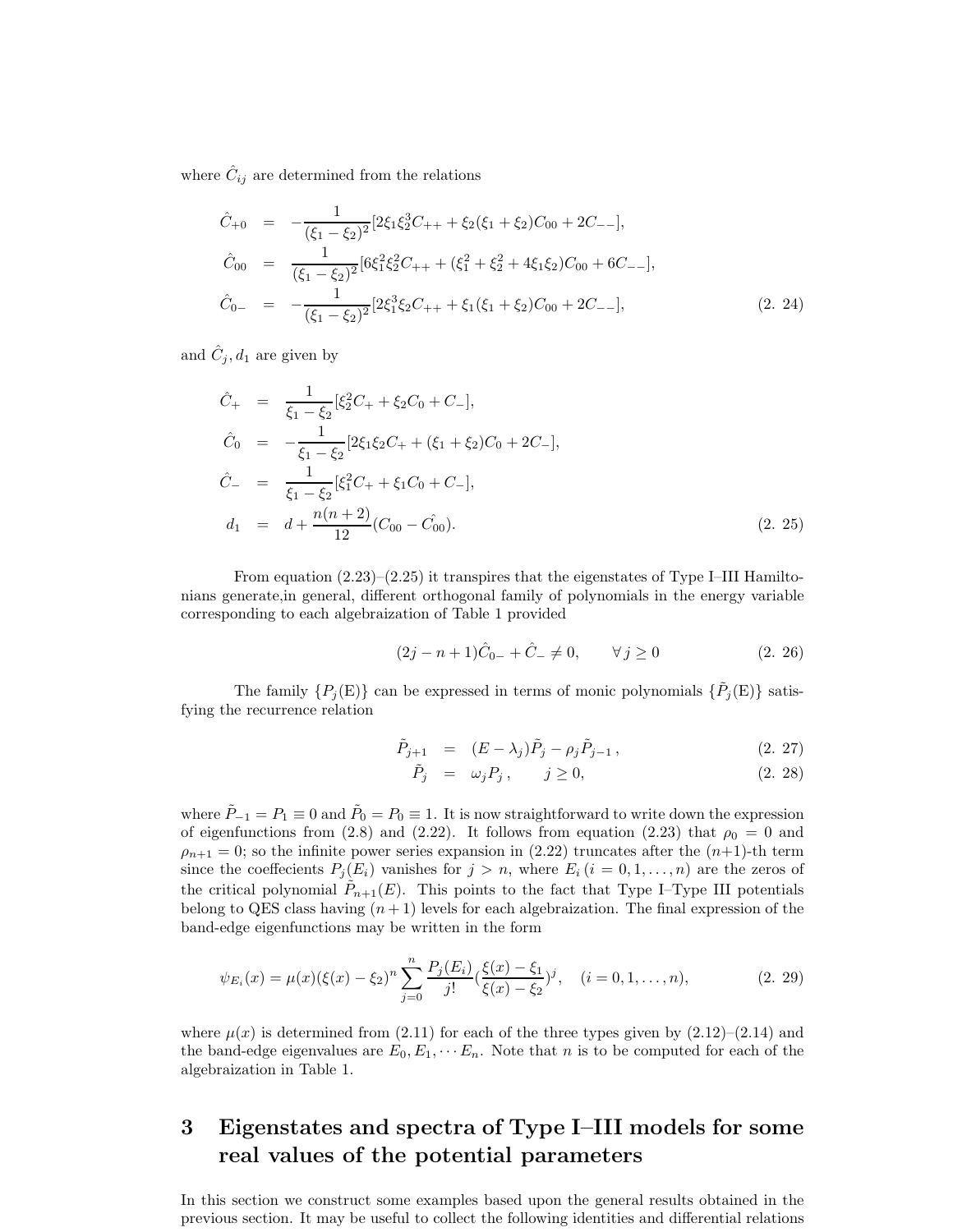| Solution |                  |                                                         |                                                         |
|----------|------------------|---------------------------------------------------------|---------------------------------------------------------|
| no.      | $\boldsymbol{n}$ | $\rho_i$                                                | $\lambda_i$                                             |
| 1.1      | A                | $(\frac{1}{2})^2 j(j-1-A)(2j+2B-1)$                     | $\frac{1-2k^2}{2}[A(A+1)+(A-2j)(2B-A+2j)]$              |
|          |                  | $\times(2B-2A+2j-1)$                                    |                                                         |
| $1.2\,$  | $A-1$            | $(\frac{1}{2})^2 j(j-A)(2j+2B+1)$                       | $\frac{1-2k^2}{2}[A(A+1)+(A-1-2j)]$                     |
|          |                  | $\times (2B - 2A + 2j - 1)$                             | $\times (2B + 2j - A + 1)]$                             |
| $1.3\,$  |                  | $B-1 \quad (\frac{1}{2})^2 j(j-B)(2j+1)$                | $\frac{1-2k^2}{4}[2B^2-1+2(B-1-2j)(2j-B+2)]$            |
|          |                  | $\times(2i-2B+1)$                                       | $+\frac{1}{2}ikk^{'}(2A+1)(2B-2A-4j-3)$                 |
| 1.4      |                  | $A-\frac{1}{2}(\frac{1}{2})^2 j(2j-2A-1)(j-A)$          | $\frac{1-2k^2}{8}[4A(A+1)-1+(2A-4j-1)]$                 |
|          |                  | $\times$ (2 <i>j</i> + 1)                               | $\times (4j-2A+3)] + 2Bikk^{'}(A-2j-1)$                 |
| 1.5      |                  | $B-\frac{1}{2}(\frac{1}{2})^2 j(j+A)(2j-2B-1)$          | $\frac{1-2k^2}{8}[4B^2-1+(2B-4j-1)]$                    |
|          |                  | $\times (2A - 2B + 2j + 1)$                             | $\times (4j + 4A - 2B + 3)]$                            |
| $1.6\,$  |                  | $B-\frac{3}{2} \quad (\frac{1}{2})^2 j(2j-2B+1)(j+A+1)$ | $\frac{1-2k^2}{8}$ [4B <sup>2</sup> - 1 + (2B - 4j - 3) |
|          |                  | $X(2A - 2B + 2j + 1)$                                   | $\times (4j + 4A - 2B + 5)]$                            |

Table 2: The coeffecients  $\rho_i$  and  $\lambda_i$  of the recurrence relation (2.27) are given for each of the six algebraizations of Type I model.

among the Jacobian elliptic functions which will be frequently used:

$$
sn2x + cn2x = 1, dn2x + k2sn2x = 1
$$
  

$$
sn'x = cnxdnx, cn'x = -snxdnx, dn'x = -k2snxcnx
$$

In the following examples we denote the eigenstates [spectra] by  $\phi_r(x)[e_r]$  whenever ordering is possible. Otherwise we denote them by  $\psi_{E_i}[E_i]$  and  $\psi_{E'_i}[E'_i]$  indicating different algebraizations.

### 3.1 Type I model [defined on the domain  $(0,2K)$ ]

We have got six algebraizations (see the solution  $1.1-1.6$  of Table 1) for Type I Hamiltonian (2.15). For each of them the corresponding eigenstates generate an orthogonal family of polynomials satisfying the recurrence relation (2.27). The explicit expressions of  $\rho_j$  and  $\lambda_j$ corresponding to each solutions of  $n$  are given in Table 2. The corresponding expressions of  $\omega_j$  together with the choice of  $\xi_1, \xi_2$  and the overall restrictions on potential parameters are given in Table 3.

It is clear that the algebraic solutions are obtained for the following two cases:

Case 1.  $A \in (\mathbb{N} - 1) \cup (\mathbb{N} - \frac{1}{2})$  $(\frac{1}{2}), B \in \mathbb{R}$ 

Here  $B$  is any real parameter and for each real values of  $B$ ,  $A$  is allowed to take  $0, 1/2, 1, 3/2, \dots, \Lambda \leq B(\Lambda)$  is an integer or half-integer). For integer values of A, from the algebraizations 1.1–1.2 we get  $(2A + 1)$  band edge eigenstates and eigenvalues. Also for half-integer values of A the algebraization 1.4 gives  $(A + 1/2)$  solutions of the Schrödinger equation.

Case 2. 
$$
B \in \mathbb{N} \cup \mathbb{N} - \frac{1}{2}, A \in \mathbb{R}
$$

Here A is any real number and B is allowed to take values  $1/2, 1, 3/2, \dots, \Lambda \leq A+1/\Lambda$ is integer or half-integer). It is to be noted that algebraization 1.3 is considered for integer values of  $B$  and 1.5–1.6 for half-integer  $B$ .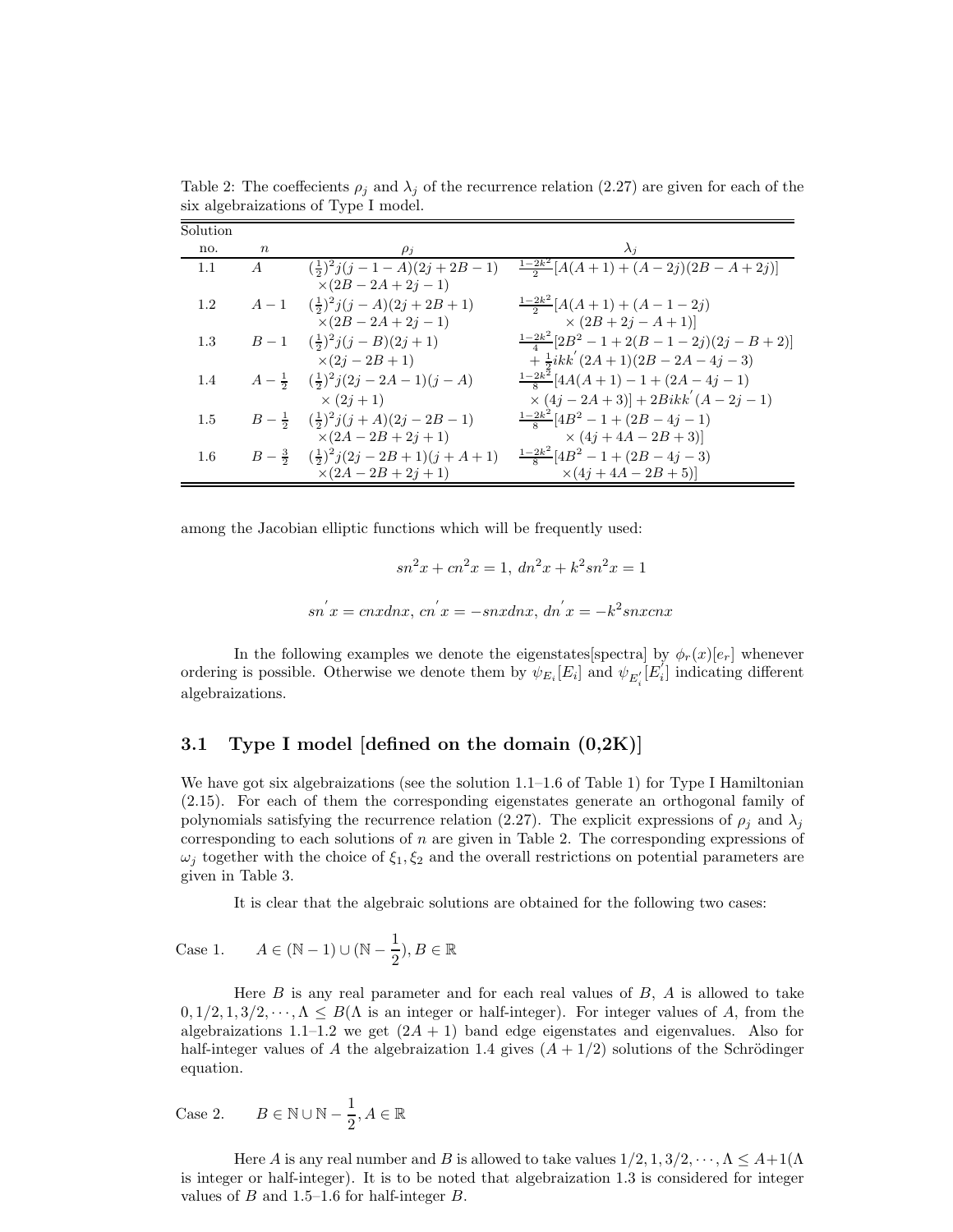| Solution |                  |                                                                                                                                                                                       |                                             | Overall restrictions                                                 |
|----------|------------------|---------------------------------------------------------------------------------------------------------------------------------------------------------------------------------------|---------------------------------------------|----------------------------------------------------------------------|
| no.      | $\boldsymbol{n}$ | $\omega_i$                                                                                                                                                                            | $(\xi_1, \xi_2)$                            | on $A, B$                                                            |
| 1.1      | $\overline{A}$   | $\frac{\left(\frac{1}{2}\right)^j \prod_{r=0}^{\lfloor B \rfloor - A + j} (2B - 2A + 2j - 1 - 2r)}{\prod_{r=0}^{\lfloor B \rfloor - A} (2B - 2A - 1 - 2r)}$                           | $(-1, 1)$                                   | $A \in \mathbb{N} - 1, B \in \mathbb{R}, B - A \geq 0$               |
| 1.2      |                  | $A-1 \qquad (\frac{1}{2})^j\frac{\prod_{r=0}^{\lceil\hat{B}\rceil-\overline{A}+j}(2B-2A+2j-1-2r)}{\prod_{r=0}^{\lceil B\rceil-\overline{A}}(2B-2A-1-2r)}$                             | $(-1, 1)$                                   | $A \in \mathbb{N}, B \in \mathbb{R}, B - A \geq 0$                   |
| 1.3      |                  | $B-1 \quad (\frac{-1}{2})^j \prod_{r=0}^j (2j+1-2r)$                                                                                                                                  | $\left(\frac{ik'}{k},\frac{-ik'}{k}\right)$ | $A \in \mathbb{R}, B \in \mathbb{N}, A - B + 1 \geq 0$               |
| 1.4      |                  | $A-\frac{1}{2} \quad (\frac{-1}{2})^j \prod_{r=0}^j (2j+1-2r)$                                                                                                                        | $\left(\frac{ik'}{k},\frac{-ik'}{k}\right)$ | $A \in \mathbb{N} - \frac{1}{2}, B \in \mathbb{R}, B - A \geq 0$     |
| 1.5      |                  | $B-\tfrac{1}{2}-\tbinom{1}{2}^j\tfrac{\prod_{r=0}^{[A-B]+j}(2A-2B+2j-2r+1)}{\prod_{r=0}^{[A-B]}(2A-2B-2r+1)}$                                                                         | $(-1, 1)$                                   | $A \in \mathbb{R}, B \in \mathbb{N} - \frac{1}{2}, A - B + 1 \geq 0$ |
| $1.6\,$  |                  | $\frac{1}{2}$<br>-0<br>-0<br>(2A-2B+2j-2r+1)<br>$B-\tfrac{3}{2} \quad \, (\tfrac{1}{2})^{j} \tfrac{\prod_{r=0}^{[\bar{A}-B]+j}(2A-2B+2j-2r+)}{\prod_{r=0}^{[\bar{A}-B]}(2A-2B-2r+1)}$ | $(-1, 1)$                                   | $A\in\mathbb{R}, B\in\mathbb{N}+\frac{1}{2}, A-B+1\geq 0$            |

Table 3: The expressions for  $\omega_j$  of the relation (2.28) along with the choice of roots  $\xi_1, \xi_2$ and the overall restrictions on potential parameters are provided for each algebraization for Type I model.

We now consider some specific examples when both of  $A$  and  $B$  are integer or halfinteger.

1. **A** = 0, **B**=1/2: 
$$
V(x) = \frac{1}{4} \frac{dn^2 x}{sn^2 x} - \frac{1}{2} \frac{cnx}{sn^2 x}
$$
  

$$
\phi_0(x) = \sqrt{\frac{snx}{1+cnx}}, \qquad e_0 = 0
$$
(3. 1)

2. **A=0,B=3/2**: 
$$
V(x) = \frac{9}{4} \frac{dn^2 x}{sn^2 x} - \frac{3}{2} \frac{cnx}{sn^2 x}
$$

$$
\phi_0(x) = \left(\frac{snx}{1+cnx}\right)^{3/2}, \qquad e_0 = 0 \tag{3.2}
$$

3. **A** = 1/2,**B**=1: 
$$
V(x) = \frac{7}{4} \frac{dn^2 x}{sn^2 x} - 2 \frac{cnx}{sn^2 x}
$$

$$
\phi_0(x) = \frac{\sqrt{\text{snxdnx}}}{1 + \text{cn}x} \exp\left(-\frac{i}{2}\text{tan}^{-1}\frac{\text{kcnx}}{k'}\right), \qquad e_0 = \frac{1 - 2k^2}{4} - ikk' \tag{3.3}
$$

4. **A=1/2, B=2**: 
$$
V(x) = \frac{19}{4} \frac{dn^2 x}{sn^2 x} - 4 \frac{cnx}{sn^2 x}
$$

$$
\phi_0(x) = \frac{\sqrt{dnx} \sin^{3/2} x}{(1 + cnx)^2} exp(-\frac{i}{2} \tan^{-1} \frac{kcnx}{k}), \qquad e_0 = \frac{1 - 2k^2}{4} - 2ikk'
$$
 (3. 4)

5. **A** = 1, **B**=3/2: 
$$
V(x) = \frac{17}{4} \frac{dn^2 x}{sn^2 x} - \frac{9}{2} \frac{cnx}{sn^2 x}
$$

For 
$$
0 < k^2 < 1/2
$$
,  
\n
$$
\phi_{0,1}(x) = \frac{\sqrt{snx}}{(1+cnx)^{5/2}} [g_{\mp}(k)cn^2x + 4cnx + 4 - g_{\mp}(k)], e_{0,1} = 1 - 4k^2 + \frac{1}{2}g_{\mp}(k),
$$
\n(3.5)

$$
\phi_2(x) = \frac{dnx\sqrt{snx}}{(1+cnx)^{3/2}}, \qquad e_2 = 1 - 2k^2,
$$
\n(3. 6)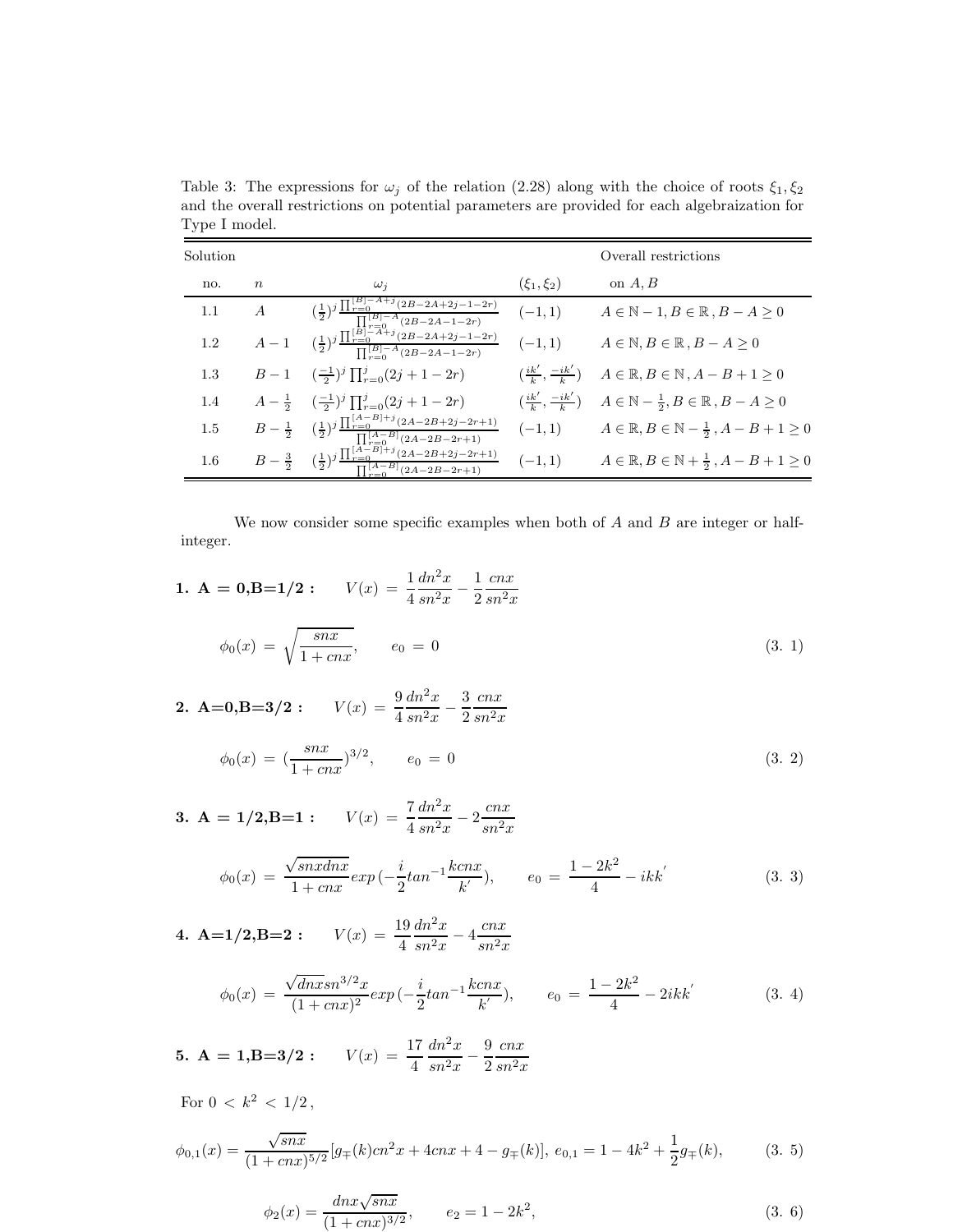| Solution |                  |                                                                                          |                                                                                                                                 |
|----------|------------------|------------------------------------------------------------------------------------------|---------------------------------------------------------------------------------------------------------------------------------|
| no.      | $\boldsymbol{n}$ | $\rho_i$                                                                                 |                                                                                                                                 |
| 2.1      |                  | $A-\frac{1}{2} \quad (\frac{k^2}{2})^2 j(2j-2A-1)(j-A+B)$<br>$\times(2j+2B+1)$           | $-\frac{k^2}{4}(2B+1)^2-\frac{k^{'2}}{8}(2A+1)^2+\frac{1+k^2}{8}$<br>$\times (2A-4j-1)(\tilde{4}B-2A+4j+3)$                     |
| 2.2      |                  | $A-\frac{1}{2} \quad (\frac{k^{'2}}{2})^2 j(2j-2A-1)(j-A-B-1)$<br>$\bar{x}(2j - 2B - 1)$ | $-\frac{k^2}{4}(2B+1)^2-\frac{k^{'2}}{8}(2A+1)^2+\frac{1+k^2}{8}$<br>$\times (2A-4j-1)(4j-2A-4B-1)$                             |
| 3.1      | A                | $(\frac{k^2}{2})^2 j(j-A-1)(2j-1)(2j-2A-1)$                                              | $\frac{2j-A}{2}[(2j-A)(2-k^2)+4Bik']$<br>$-B^{2}k^{2} - A(A+1)k^{2}/2$                                                          |
| 3.2      |                  | $A-1 \quad (\frac{k^2}{2})^2 j(j-A)(2j-2A-1)(2j+1)$                                      | $\frac{2j-A+1}{2}[(2j-A+1)(2-k^2)+4Bik']$<br>$-B^{2}k^{2} - A(A+1)k^{2}/2$                                                      |
| 3.3      |                  | $A-\frac{1}{2}(\frac{k^2}{2})^2 j(j-A)(2j-2A-1)(2j+1)$                                   | $\left(\frac{1+2Bik^{'}}{2}\right)^{2} - \frac{k^{2}}{8}(2A+1)^{2} + \frac{1}{8}(2A-4j-1)$<br>$\times [(k^2-2)(4j-2A+3)-8Bik']$ |

Table 4: The coefficients  $\rho_j$  and  $\lambda_j$  of the recurrence relation (2.27) are provided for Type II(1st two rows) and Type III models.

where  $g_{\pm}(k) = 6k^2 - 1 \pm \sqrt{1 - 36k^2k^2}$ 

For  $1/2 < k^2 < 1$ , the suffixes 0,1,2 have to be replaced by 1,2,0 respectively.

Proceeding in the same fashion,we can find the eigenstates and spectra for higher values of A and B.

### 3.2 Type II model [defined on the domain (0,2K)]

Here two algebraizations are obtained (see the solution 2.1–2.2 of Table 1). The related orthogonal polynomials are determined by the entries 2.1–2.2 of Table 4 and Table 5.

Note that both algebraizations are valid provided A is restricted to positive halfinteger values only while the other parameter  $B$  is arbitrary.

Some examples are furnished below.

$$
1. A = \frac{1}{2}: \qquad V(x) = B(B+1)\frac{dn^2x}{sn^2x} - \frac{3}{4}dn^2x \tag{3.7}
$$

$$
\phi_0(x) = \frac{sn^{B+1}x}{(cnx + dnx)^{B+1/2}}, \qquad e_0 = -\frac{k^2}{2} - \frac{k^2}{4}(2B+1)^2
$$

For  $B \leq 0$ , the following degenerated state is found:

$$
\psi_0(x) = (cnx + dnx)^{B+1/2}/sn^Bx
$$
  
**2.**  $\mathbf{A} = \frac{3}{2}$ :  $V(x) = B(B+1)\frac{dn^2x}{sn^2x} - \frac{15}{4}dn^2x$  (3. 8)

$$
\phi_{0,1}(x) = \frac{sn^{B+1}x}{(cnx + dnx)^{B+3/2}} [\{(1+k^2)(B+\frac{3}{2}) + \eta_{\mp}(k)\} cn^2 x
$$

$$
+ 2(B+\frac{3}{2})cnxdnx + k^2(B+\frac{3}{2}) - \eta_{\mp}(k)],
$$

$$
e_{0,1} = \frac{6k^2 - 10 - k^2(2B + 1)^2}{4} \mp \sqrt{2(1 + k^4)(B + \frac{1}{2})^2 - k'^4},
$$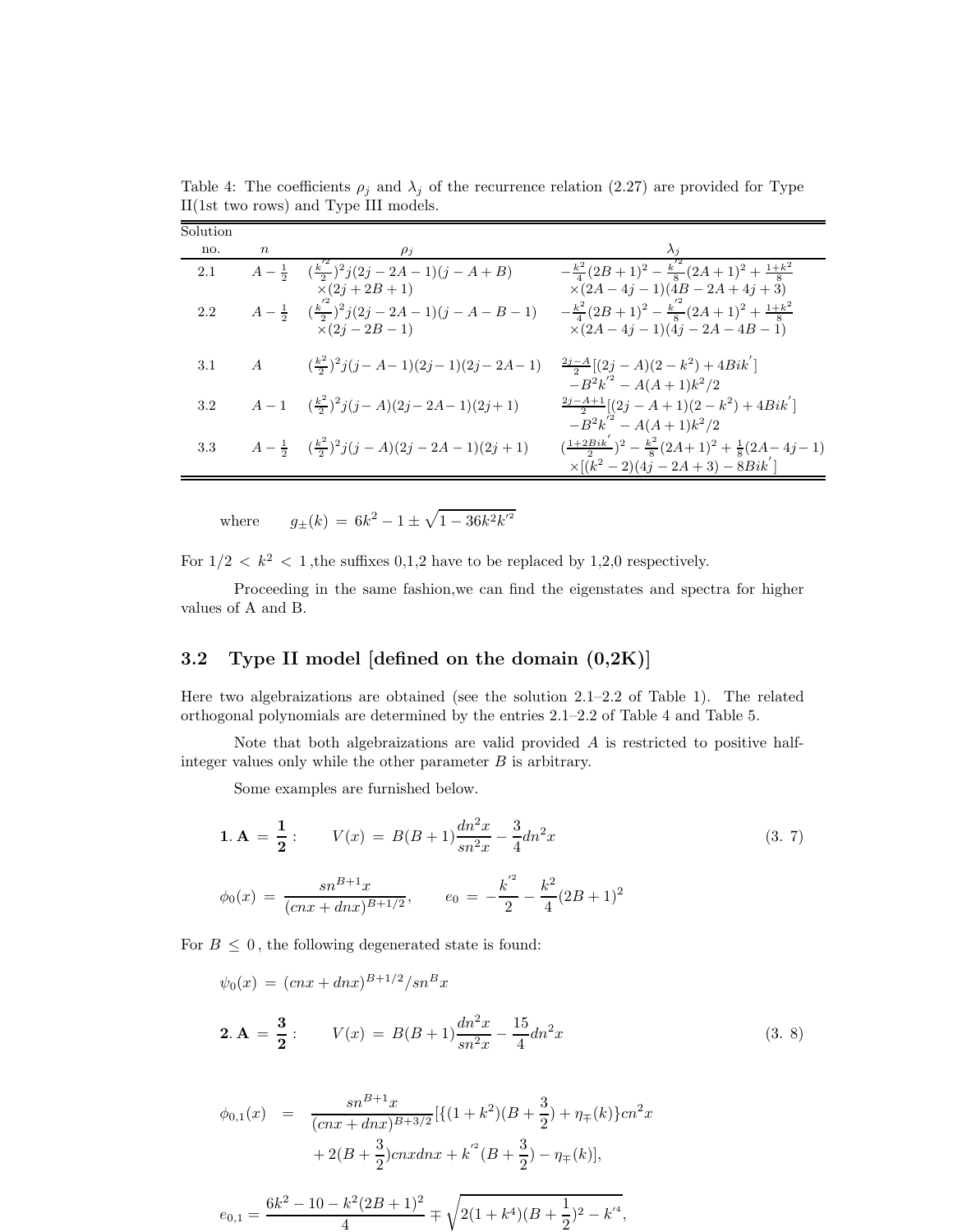| Solution |                   |                                                                                                      |                                            | <b>Overall Restrictions</b>                                  |
|----------|-------------------|------------------------------------------------------------------------------------------------------|--------------------------------------------|--------------------------------------------------------------|
| no.      | $n_{\rm s}$       | $\omega_i$                                                                                           | $(\xi_1,\xi_2)$                            | A, B                                                         |
| 2.1      | $A - \frac{1}{2}$ | $\frac{\left(\frac{k'^2}{2}\right)^j \prod_{r=0}^{j+[B]} (2j+2B-2r+1)}{\prod_{r=0}^{[B]} (2B-2r+1)}$ | $(-1, 1)$                                  | $A \in \mathbb{N} - \frac{1}{2}, B \in \mathbb{R}$           |
| 2.2      | $A - \frac{1}{2}$ | $\left(\frac{k'^2}{2}\right)^j \frac{\prod_{r=0}^j (2j-2B-2r-1)}{-2B-1}$                             | $(-1, 1)$                                  | $A \in \mathbb{N} - \frac{1}{2}, B \in \mathbb{R}, B \leq 0$ |
| 3.1      | $\overline{A}$    | $(\frac{k^2}{2})^j \frac{\prod_{r=0}^j (2j-1-2r)}{(-1)}$                                             | $\left(\frac{i}{k'}, \frac{-i}{k'}\right)$ | $A \in \mathbb{N} - 1, B \in \mathbb{R}$                     |
| 3.2      | $A-1$             | $(\frac{k^2}{2})^j \prod_{r=0}^j (2j+1-2r)$                                                          | $\left(\frac{i}{k'}, \frac{-i}{k'}\right)$ | $A \in \mathbb{N}, B \in \mathbb{R}$                         |
| 3.3      | $A - \frac{1}{2}$ | $(\frac{k^2}{2})^j \prod_{r=0}^j (2j+1-2r)$                                                          | $\left(\frac{i}{k'}, \frac{-i}{k'}\right)$ | $A \in \mathbb{N} - \frac{1}{2}, B \in \mathbb{R}$           |

Table 5: The expressions for  $\omega_j$  of the relation (2.28) together with the choice of  $\xi_1, \xi_2$  and the overall restrictions on potential parameters are provided for Type II and Type III models.

where 
$$
\eta_{\pm}(k) = -(1+k^2)(B+\frac{1}{2}) \pm \sqrt{2(1+k^4)(B+\frac{1}{2})^2-k'^4}
$$

For  $B \leq 0$  two other degenerated states are obtained:

$$
\psi_{0,1}(x) = \frac{(cnx + dnx)^{B-1/2}}{sn^Bx} [\{(1+k^2)(B+\frac{3}{2}) + \eta_{\mp}(k)\} cn^2 x
$$
  
+ (1-2B)cnxdnx - k^2(B-\frac{1}{2}) - (1+k^2)(2B+1) - \eta\_{\mp}(k)]

#### 3.3 Type III model [defined on the entire real line]

This corresponds to three algebraizations (see the solution 3.1–3.3 of Table 1), the first two of which are for an integer A while the third one is for an half-integer A. As before, the eigenstates generate an orthogonal family of polynomials in the energy variable for each algebraization.

The recurrence relation (2.27) is determined by the entries 3.1–3.3 of Table 4 and Table 5. The other parameter B takes arbitrary values.

We now consider some examples.

**1. A** = **0**: 
$$
V(x) = B^2 k^2 cn^2 x + B k^2 snx cnx
$$
 (3. 9)

$$
\phi_0(x) = exp(-Btan^{-1}\frac{snx}{cnx}), \qquad e_0 = -B^2k^2
$$

**2. A** = 
$$
\frac{1}{2}
$$
:  $V(x) = (B^2 - \frac{3}{4})k^2cn^2x + 2Bk^2snxcnx$  (3. 10)

$$
\phi_0(x) = \sqrt{dnx} \exp\left[-B \tan^{-1}\left(\frac{snx}{cnx}\right) + \frac{i}{2} \tan^{-1}\left(\frac{k'snx}{cnx}\right)\right], \ e_0 = -\frac{k^2}{2} + \left(\frac{1+2Bik^2}{2}\right)^2
$$
\n
$$
\mathbf{3. A = 1:} \qquad V(x) = (B^2 - 2)k^2 cn^2 x + 3Bk^2 s nx c nx \tag{3. 11}
$$

 $\phi_0(x) = d n x exp \left(-B tan^{-1} \frac{snx}{cnx}\right)$  $\frac{snx}{cnx}$ ,  $e_0 = -B^2k^2 - k^2$  $\phi_{1,2}^{(i)}(x) = [(k^2 \mp \sqrt{k^4 - 16k^2B^2})snx + 4Bcnx]exp(-Btan^{-1}\frac{snx}{cnx})$  $\frac{sin x}{c n x}),$  $\phi_{1,2}^{(ii)}(x) = [4Bk^{'^2}snx + (k^2 \pm \sqrt{k^4 - 16k^{'^2}B^2})cnx] exp(-Btan^{-1}\frac{snx}{cnx})$  $\frac{c}{cnx}),$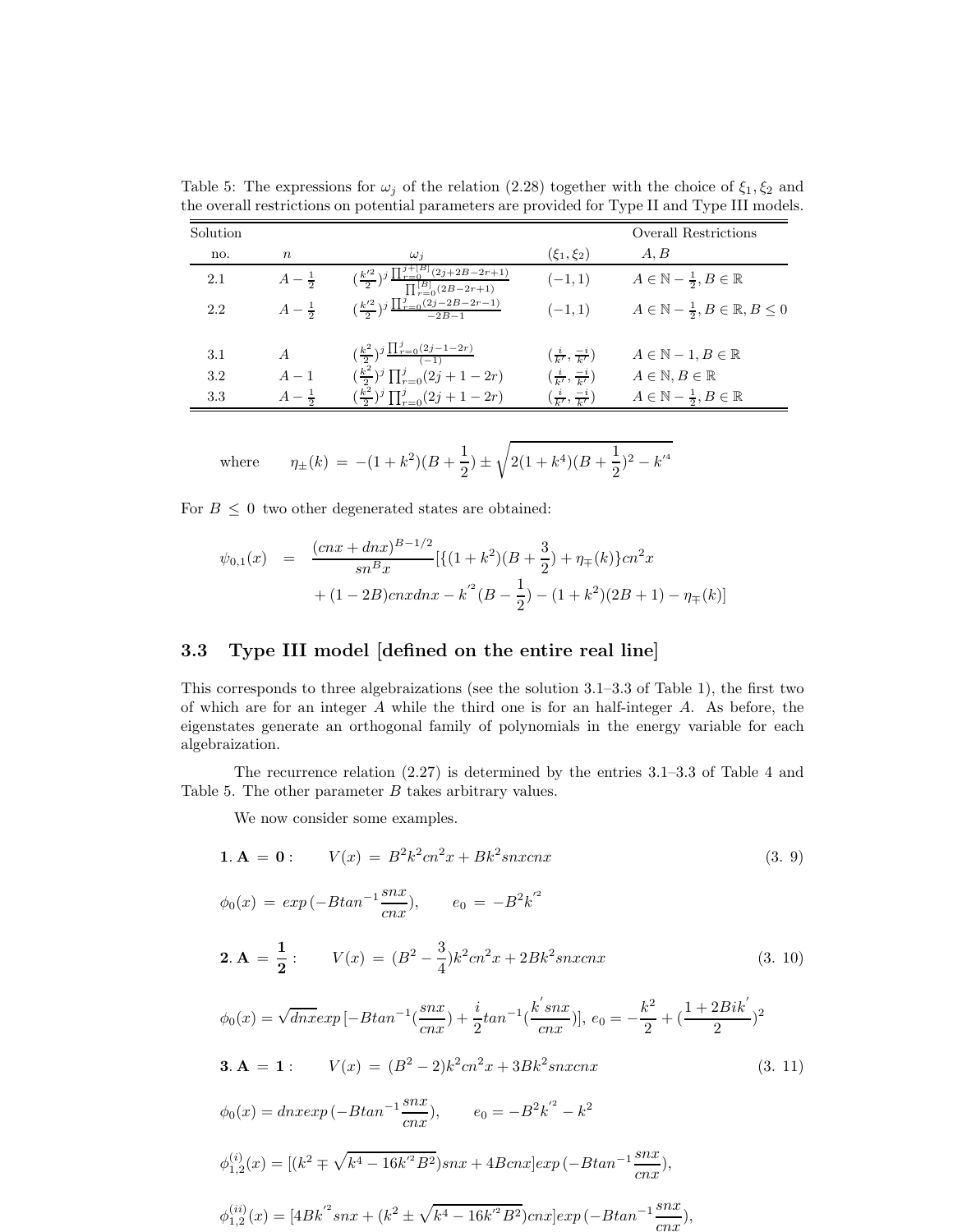$$
e_{1,2} = 1 - \frac{3}{2}k^2 - B^2k^{\prime 2} \mp \frac{1}{2}\sqrt{k^4 - 16k^{\prime 2}B^2},
$$

where the superscripts in the eigenstates indicate their double-degeneracy.

# 4 ES-limit of QES models

We have so far constructed three new classes of QES potentials and explicitly obtained their eigenstates and spectra. Our purpose in this section is to show that corresponding to each type there is associated an ES class potential. It is useful to write down the following results of the ES-limit

$$
sn(x,k) \xrightarrow{k\to 1} \begin{cases} \tanh x \\ \sin x \end{cases}, \quad cn(x,k) \xrightarrow{k\to 1} \begin{cases} \text{sech}x \\ \cos x \end{cases}, \quad dn(x,k) \xrightarrow{k\to 1} \begin{cases} \text{sech}x \\ 1 \end{cases} (4.1)
$$

Each of the three types of potentials are doubly periodic, one is real and the other imaginary. As  $k \to 1$  (or 0) we get an ES potential having an imaginary (or real) period.

#### 4.1 ES classes associated to Type I model

We have already shown that the Type I model [cf. equation (2.15)] belongs to the QES periodic class. The potential has a real period  $4K$  and imaginary period  $4K'$ , where  $K' \equiv$  $K(k')$ . Using the relation (4.1) and the relation

$$
K\left[K^{'}\right] \xrightarrow[k \to 0]{k \to 1} \left\{ \begin{array}{c} \infty \left[\pi/2\right] \\ \pi/2\left[\infty\right] \\ \end{array} \right., \tag{4.2}
$$

we see that the QES model is also exactly solvable when the modulus parameter  $k \to 1$  and 0. The associated ES classes are given by

$$
k \to 1: V_1(x) = [B^2 + A(A+1)]\cosech^2 x - 2B(A + \frac{1}{2})\cosech x \coth x, x \in (0, \infty)
$$
 (4. 3)

$$
k \to 0: V_2(x) = [B^2 + A(A+1)]\csc^2 x - 2B(A+\frac{1}{2})\csc x \cot x, \quad x \in (0, \pi), \tag{4.4}
$$

whose eigenstates and spectra are[[4\]](#page-13-0)

$$
\psi_r^{(1)}(x) = (\cosh x - 1)^{\frac{B-A}{2}} (\cosh x + 1)^{-\frac{B+A}{2}} P_r^{(B-A-\frac{1}{2}, -B-A-\frac{1}{2})} (\cosh x),
$$
  

$$
\psi_r^{(2)}(x) = (1 - \cos x)^{\frac{B-A}{2}} (1 + \cos x)^{-\frac{B+A}{2}} P_r^{(B-A-\frac{1}{2}, -B-A-\frac{1}{2})} (\cos x),
$$
 (4.5)

$$
E_r^{(1)} = -(A - r)^2, \qquad E_r^{(2)} = (A - r)^2, \qquad (r = 0, 1, 2, \cdots)
$$
\n(4. 6)

where  $P_r^{(\alpha,\beta)}(x)$  is the Jacobi polynomial and the superscripts 1 and 2 indicates the potentials  $V_1(x)$  and  $V_2(x)$  respectively. Note that we have solved the Type I spectral problem(see Subsec. 3.1) when at least one of the parameters  $A, B$  is an integer or an half-integer. Thus the ES results (4.5) and (4.6) can be reproduced from the associated QES results for this restricted domain of potential parameters only.

We now consider the ES-limits of the examples given in Subsec. 3.1 [see equations  $(3.1)$ – $(3.5)$ ]. In the following the superscripts in the eigenstates indicate whether they correspond to the potentials  $V_1(x)$  and  $V_2(x)$ .

$$
1. A = 0, B = 1/2:
$$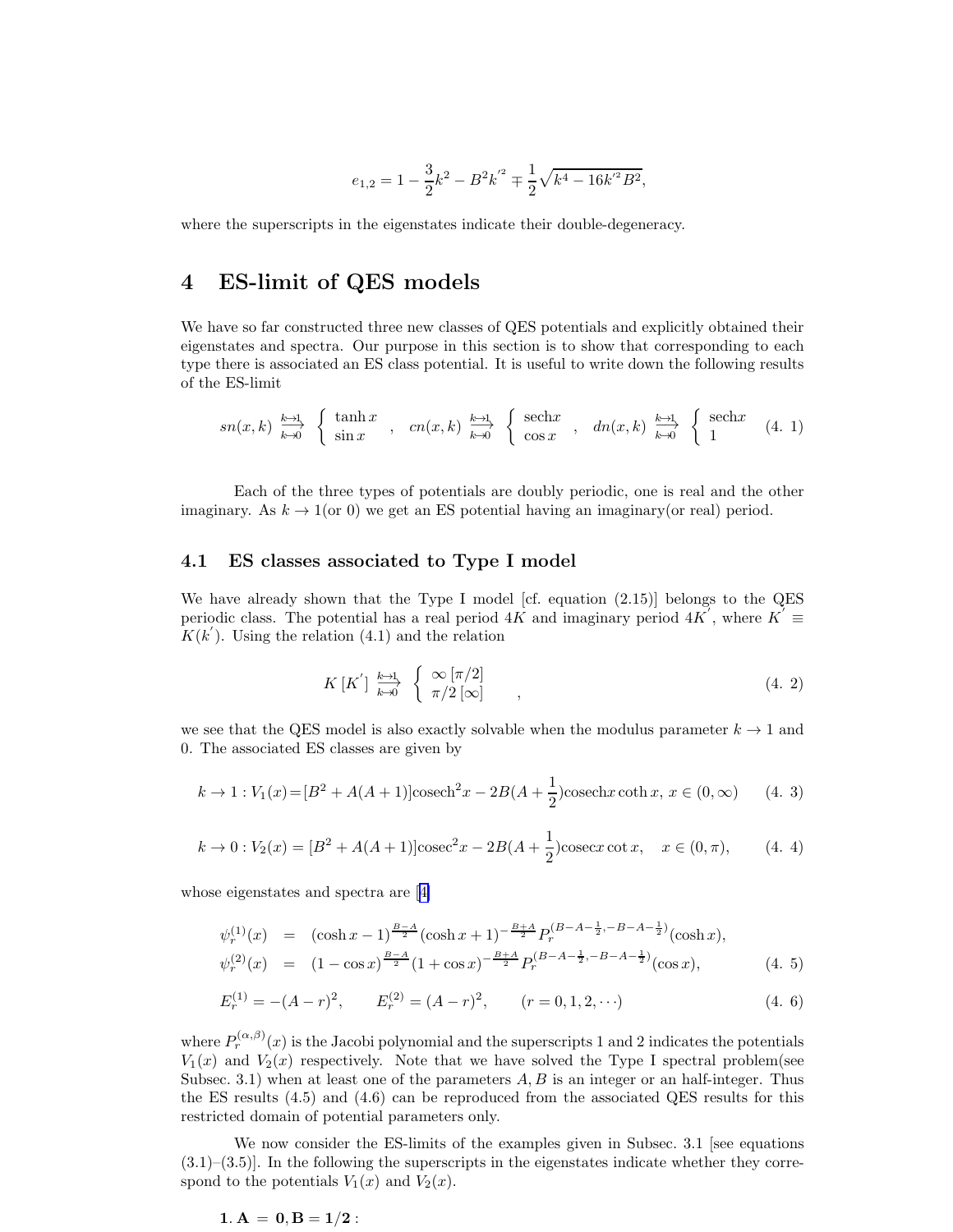$$
V_1(x) = \frac{1}{4}\operatorname{cosech}^2 x - \frac{1}{2}\operatorname{cosech} x \coth x \tag{4.7}
$$

$$
V_2(x) = \frac{1}{4}\csc^2 x - \frac{1}{2}\csc x \cot x \tag{4.8}
$$

$$
\phi_0^{(1)}(x) = \sqrt{\tanh\frac{x}{2}}, \qquad \phi_0^{(2)}(x) = \sqrt{\tanh\frac{x}{2}}, \qquad e_0^{(1)} = e_0^{(2)} = 0
$$

From (4.5) and (4.6) it follows that we can reproduce the ground states for the two ES classes.

2.  $A = 0, B = 3/2$ :

$$
V_1(x) = \frac{9}{4}\operatorname{cosech}^2 x - \frac{3}{2}\operatorname{cosech} x \coth x \tag{4.9}
$$

$$
V_2(x) = \frac{9}{4}\csc^2 x - \frac{3}{2}\csc x \cot x \tag{4.10}
$$

$$
\phi_0^{(1)}(x) = \tanh^{\frac{3}{2}} \frac{x}{2}, \qquad \phi_0^{(2)}(x) = \tan^{\frac{3}{2}} \frac{x}{2}, \qquad e_0^{(1)} = e_0^{(2)} = 0
$$

Again ground levels for two ES potentials (4.9),(4.10) are reproduced.

 $3. A = 1/2, B = 1:$ 

$$
V_1(x) = \frac{7}{4}\operatorname{cosech}^2 x - 2\operatorname{cosech} x \coth x \tag{4.11}
$$

$$
V_2(x) = \frac{7}{4}\csc^2 x - 2\csc x \cot x \tag{4.12}
$$

$$
\phi_0^{(1)}(x) = \frac{\sqrt{\operatorname{sech} x \tanh x}}{1 + \operatorname{sech} x}, \qquad \phi_0^{(2)}(x) = \frac{\sqrt{\sin x}}{1 + \cos x}, \qquad e_0^{(1)} = -\frac{1}{4} = -e_0^{(2)}
$$

These are the ground states for the ES classes.

4.  $A = 1/2, B = 2$ :

$$
V_1(x) = \frac{19}{4}\operatorname{cosech}^2 x - 4\operatorname{cosech} x \coth x \tag{4.13}
$$

$$
V_2(x) = \frac{19}{4}\csc^2 x - 4\csc x \cot x \tag{4.14}
$$

$$
\phi_0^{(1)}(x) = \frac{\sinh^{3/2} x}{(1 + \cosh x)^2}, \qquad \phi_0^{(2)}(x) = \frac{\sin^{3/2} x}{(1 + \cos x)^2}, \qquad e_0^{(1)} = -\frac{1}{4} = -e_0^{(2)}
$$

These are the ground levels for ES potentials.

$$
{\bf 5.\ A\, =\, 1, B = 3/2:}
$$

$$
V_1(x) = \frac{17}{4}\csc^2 x - \frac{9}{2}\csc x \coth x \cot x \tag{4.15}
$$

$$
V_2(x) = \frac{17}{4}\csc^2 x - \frac{9}{2}\csc x \cot x \tag{4.16}
$$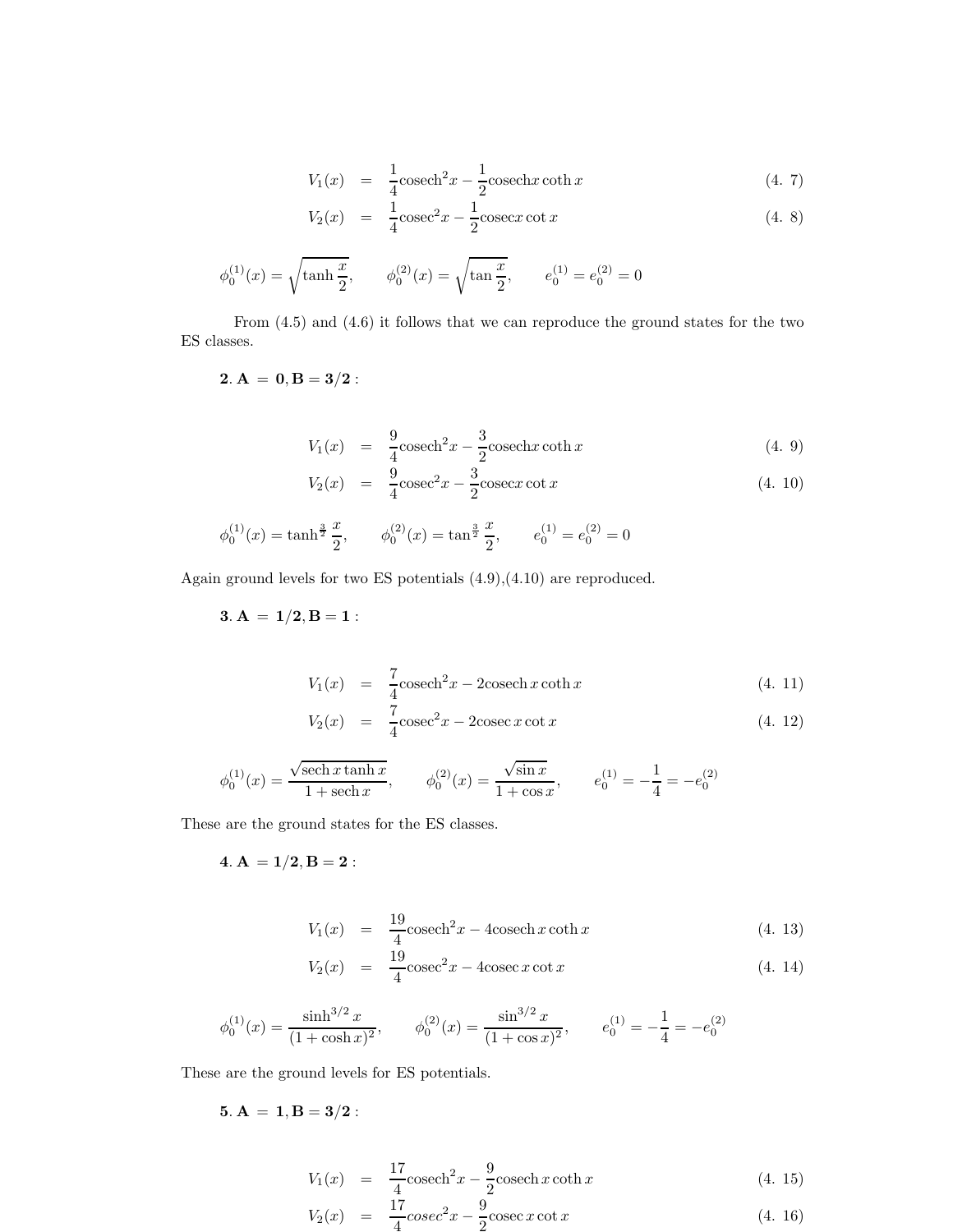$$
\phi_0^{(1)}(x) = \frac{\sqrt{\sinh x}}{(1 + \cosh x)^{3/2}}, \ \phi_1^{(2)}(x) = \frac{\sqrt{\sin x}}{(1 + \cos x)^{3/2}}, \quad e_0^{(1)} = -1 = -e_1^{(2)}
$$

$$
\phi_1^{(1)}(x) = \frac{\sqrt{\sinh x}(\cosh x - 3)}{(1 + \cosh x)^{3/2}}, \ \phi_0^{(2)}(x) = \frac{\sqrt{\sin x}(\cos x - 3)}{(1 + \cos x)^{3/2}}, \quad e_1^{(1)} = 0 = e_0^{(2)}
$$

Here two ES levels are reproduced.

### 4.2 ES class associated to Type II model

Using as before the relations (4.1) and (4.2), we see that in the limit  $k \to 1$  Type II potential  $(2.16)$  goes over to the following ES class known as the generalized Pöschl-Teller potential:

$$
V_3(x) = B(B+1)\cosech^2 x - A(A+1)\sech^2 x,\tag{4.17}
$$

its eigenstates and spectra being given by

$$
\psi_r^{(3)}(x) = (\cosh 2x - 1)^{-B/2} (\cosh 2x + 1)^{-A/2} P_r^{(-B - \frac{1}{2}, -A - \frac{1}{2})} (\cosh 2x),
$$
  
\n
$$
E_r^{(3)} = -(A + B - 2r)^2, \qquad (r = 0, 1, 2, \cdots),
$$
\n(4. 18)

where the superscripts indicate correspondance with  $V_3(x)$ .

We recall that the QES levels for Type II model is obtained for half-integer values of A. Let us now take the ES-limit of the examples given in Subsec. 3.2 [see equations  $(3.6)$ – $(3.7)$ ]. The other parameter B is taken as negative real number.

$$
\mathbf{1. A} = \frac{1}{2}: \qquad V_3(x) = B(B+1)\operatorname{cosech}^2 x - \frac{3}{4}\operatorname{sech}^2 x
$$
\n
$$
\psi_0^{(3)}(x) = \operatorname{cosech}^B x \sqrt{\operatorname{sech} x}, \qquad e_0^{(3)} = -\frac{(2B+1)^2}{4}.
$$
\n
$$
(4. 19)
$$

Here  $\psi_0^{(3)}$ ,  $e_0^{(3)}$  are ground level for the ES potential  $V_3(x)$ .

$$
2. A = \frac{3}{2}: \qquad V_3(x) = B(B+1)\operatorname{cosech}^2 x - \frac{15}{4}\operatorname{sech}^2 x \tag{4. 20}
$$
\n
$$
\psi_0^{(3)}(x) = \sinh^{-B} x \cosh^{-3/2} x, \qquad e_0^{(3)} = -(B + \frac{3}{2})^2,
$$
\n
$$
\psi_1^{(3)}(x) = \frac{\sinh^{-B} x}{\cosh^{3/2} x} [(2B+1)\cosh^2 x - 2] \qquad e_1^{(3)} = -(B - \frac{1}{2})^2
$$

Here  $\psi_{0,1}^{(3)}$ ,  $e_{0,1}^{(3)}$  are two levels for the ES potential (4.20).

### 4.3 ES class associated to Type III model

The Type III potential  $(2.17)$  is defined on the entire real line. This is a QES periodic potential having a real period  $2K$  and an imaginary period  $4K$ . The algebraic sector is determined for an integer or a half-integer  $A$ , while  $B$  is arbitrary real parameter. In the limit  $k \to 1$ , this potential coincides to the following ES class:

$$
V_4(x) = [B^2 - A(A+1)]\text{sech}^2 x + 2B(A+\frac{1}{2})\text{sech }x \tanh x.
$$
 (4. 21)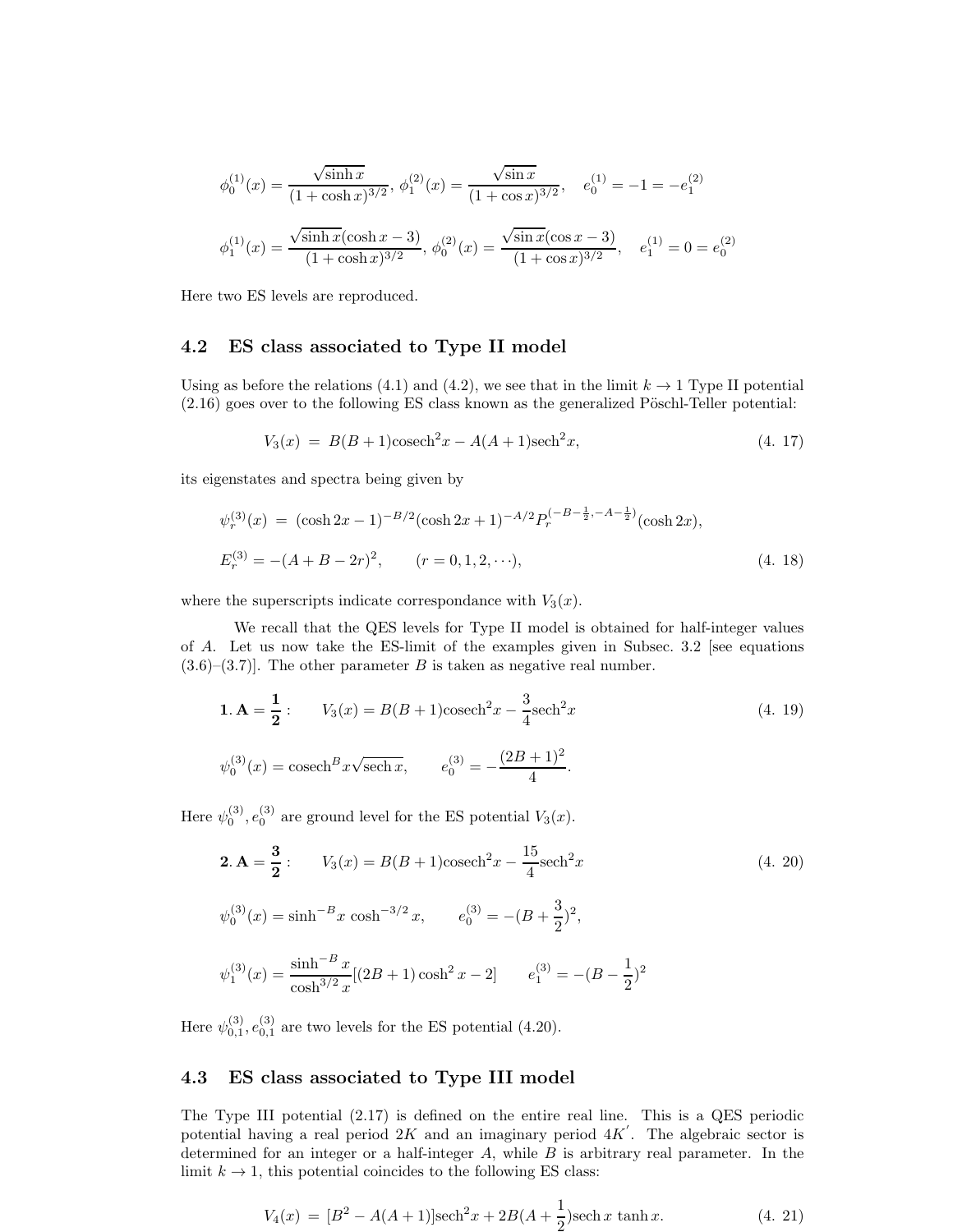The eigenstates and spectra of the potential (4.21) are

$$
\psi_r^{(4)}(x) = \operatorname{sech}^A x \exp[-B \tan^{-1}(\sinh x)] P_r^{(-iB - A - \frac{1}{2}, iB - A - \frac{1}{2})}(i \sinh x),
$$
  
\n
$$
E_r^{(4)} = -(A - r)^2, \qquad (r = 0, 1, 2, \cdots)
$$
\n(4. 22)

We now take the ES-limit (here  $k \to 1$  only) of the examples given in Subsec 3.3. Note that the limit  $k \to 0$  gives a free particle motion.

1. **A** = **0**: 
$$
V_4(x) = B^2 \text{sech}^2 x + B \text{sech } x \tanh x
$$
 (4. 23)  
 $\phi_0^{(4)}(x) = \exp(-B \tan^{-1} \sinh x), \qquad e_0^{(4)} = 0$ 

Clearly, the ground state for (4.23) agrees with the general results(4.22) for  $A = 0$ .

$$
\mathbf{2. A} = \frac{1}{2}: \qquad V_4(x) = (B^2 - \frac{3}{4})\text{sech}^2 x + 2B \text{sech } x \text{ tanh } x \tag{4. 24}
$$
\n
$$
\phi_0^{(4)}(x) = \sqrt{\text{sech } x} \exp[-B \tan^{-1}(\sinh x)], \qquad e_0^{(4)} = -1/4
$$

This is also in agreement with  $(4.22)$  for  $A = 1/2$ .

**3. A** = **1** : 
$$
V_4(x) = (B^2 - 2)\text{sech}^2 x + 3B \text{sech } x \tanh x
$$
 (4. 25)

$$
\phi_0^{(4)}(x) = \operatorname{sech} x \exp(-B \tan^{-1} \sinh x) = \phi_1^{(4)}(x) , e_0^{(4)} = -1 = e_1^{(4)}
$$
  

$$
\phi_2^{(4)}(x) = \operatorname{sech} x(\sinh x + 2B) \exp(-B \tan^{-1} \sinh x), e_2^{(4)} = 0
$$

Thus two ES levels are reproduced from the corresponding QES levels.

Hence we have shown that corresponding to three QES models Type I,Type II and Type III, there is associated some definite ES classes namely  $V_1, V_2$  (for TypeI), $V_3$ (for Type II) and  $V_4$  (for Type III) respectively. In the ES limit we can reproduce some ES levels from the corresponding QES levels as well.

### 5 Conclusion

To conclude, we have constructed three new QES elliptic potentials Type I–III using  $sl(2,\mathbb{R})$ Lie-algebraic scheme and obtained their algebraic levels analytically. Further we have shown that the eigenstates of QES Hamiltonians generate an orthogonal family of polynomials in the energy variable. The interesting point is that the elliptic parameter  $k(0 < k<sup>2</sup> < 1)$  in the models turns out to be responsible for QES class and when it touches the end-points 0 and 1 of its domain the ES clsses are revealed. We have explicitly shown that some ES levels can be reproduced on a restricted domain of potential parameters.

## Acknowledgement

I would like to thank Professor B Bagchi for guidance.